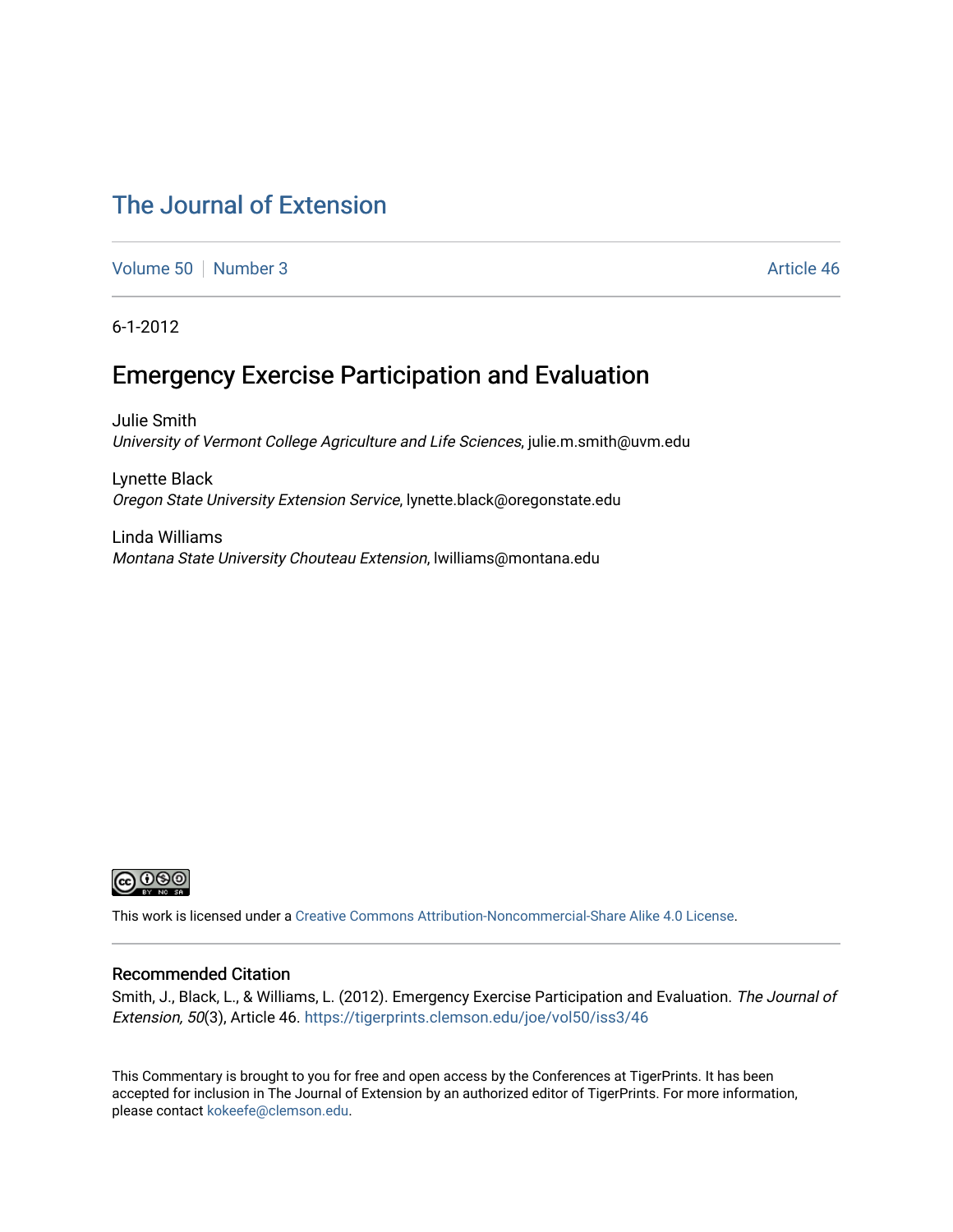

**June 2012 Volume 50 Number 3 Article Number 3COM2**

[Return to Current Issue](http://www.joe.org/joe/2012june/)

## **Emergency Exercise Participation and Evaluation**

**Julie Smith** Extension Dairy Specialist University of Vermont College of Agriculture and Life Sciences Burlington, Vermont [julie.m.smith@uvm.edu](mailto:julie.m.smith@uvm.edu)

**Lynette Black**

4-H Youth Educator Oregon State University Extension Service Wasco County The Dalles, Oregon [lynette.black@oregonstate.edu](mailto:lynette.black@oregonstate.edu)

**Linda Williams**

County Agent Montana State University Chouteau County Extension Fort Benton, Montana [lwilliams@montana.edu](mailto:lwilliams@montana.edu)

*Abstract: Extension is uniquely positioned to participate in emergency exercises, formally or informally, with the goal of engaging community members in emergency and disaster preparedness. With their knowledge of community needs, Extension personnel are valuable resources and can assist emergency managers in the process of identifying local risks and vulnerabilities as well as identifying capabilities that should be tested and strengthened through the process of exercises. By facilitating, participating in, or evaluating exercises, Extension professionals can help communities better prepare for, prevent, respond to, and recover from disasters.*

## **Introduction**

Incident simulations or "exercises" are useful ways to educate and evaluate. Both real and fictional scenarios are often used by Extension educators when engaging audiences in learning (Lehtola, 2008). Real and fictional incident scenarios are used by emergency managers to evaluate adequacy of planning, training, and equipping responders (US Department of Homeland Security, 2007a). Extension personnel can provide informational resources and can use existing relationships with community organizations, commodity groups, and regulatory agencies to support their local or state exercise programs. The relationships Extension personnel have in communities are extremely valuable. By partnering with emergency management, Extension can help the traditional emergency management community overcome one of its historic challenges—bringing the right people to the table.

Extension personnel in all program areas have opportunities to incorporate emergency preparedness and disaster resilience topics into their outreach programs (Boteler, 2007). Exercises serve as an interactive and effective means to engage with a variety of audiences, including youth. Specific to agrosecurity issues, Extension is well-positioned to facilitate exercises involving the food and agriculture sector, such as events resulting in many livestock or poultry deaths, pesticide contamination of feed, or disease outbreaks with human health risks.

### **Exercises and Emergency Management**

Responders at the local, state, and national level must be prepared to respond to all incidents, large and small, according to the guidelines set out in the National Response Framework (NRF; USDHS, 2008). Exercises are part of the preparedness cycle set forth in the NRF. Exercises are particularly important in allowing key actors to practice organizing the response according to National Incident Management System (NIMS; USDHS, 2007d) principles and applying the Incident Command System (ICS).

The National Preparedness Guidelines (USDHS, 2007e) address preparedness for each of what are referred to as the four homeland security mission areas: prevention, protection, response, and recovery. The guidelines take a capabilities-based approach and establish national priorities and associated capabilities. Three planning tools were developed to facilitate achieving the preparedness goals set by the Guidelines: the National Planning Scenarios, the Target Capabilities List (TCL), and the Universal Task List (UTL). Many of the identified target capabilities are relevant to Extension. For example, Extension could easily play a role in the following areas: Community Preparedness and Participation; Intelligence/Information Sharing and Dissemination; Food and Agriculture Safety and Defense; Animal Disease Emergency Support; Emergency Public Information and Warning; Volunteer Management and Donations; and Economic and Community Recovery.

The Homeland Security Exercise and Evaluation Program (HSEEP; USDHS, 2007a, b, c) provides common exercise policy and program guidance that constitutes a national standard for exercises. This standard is expected to be used by state emergency management agencies and response organizations but can be followed by any organization or group. Language and concepts from the NRF, the NIMS, the National Preparedness Guidelines, the UTL, and the TCL are integrated in HSEEP training. The HSEEP Program includes numerous tools that could provide Extension professionals with a basis for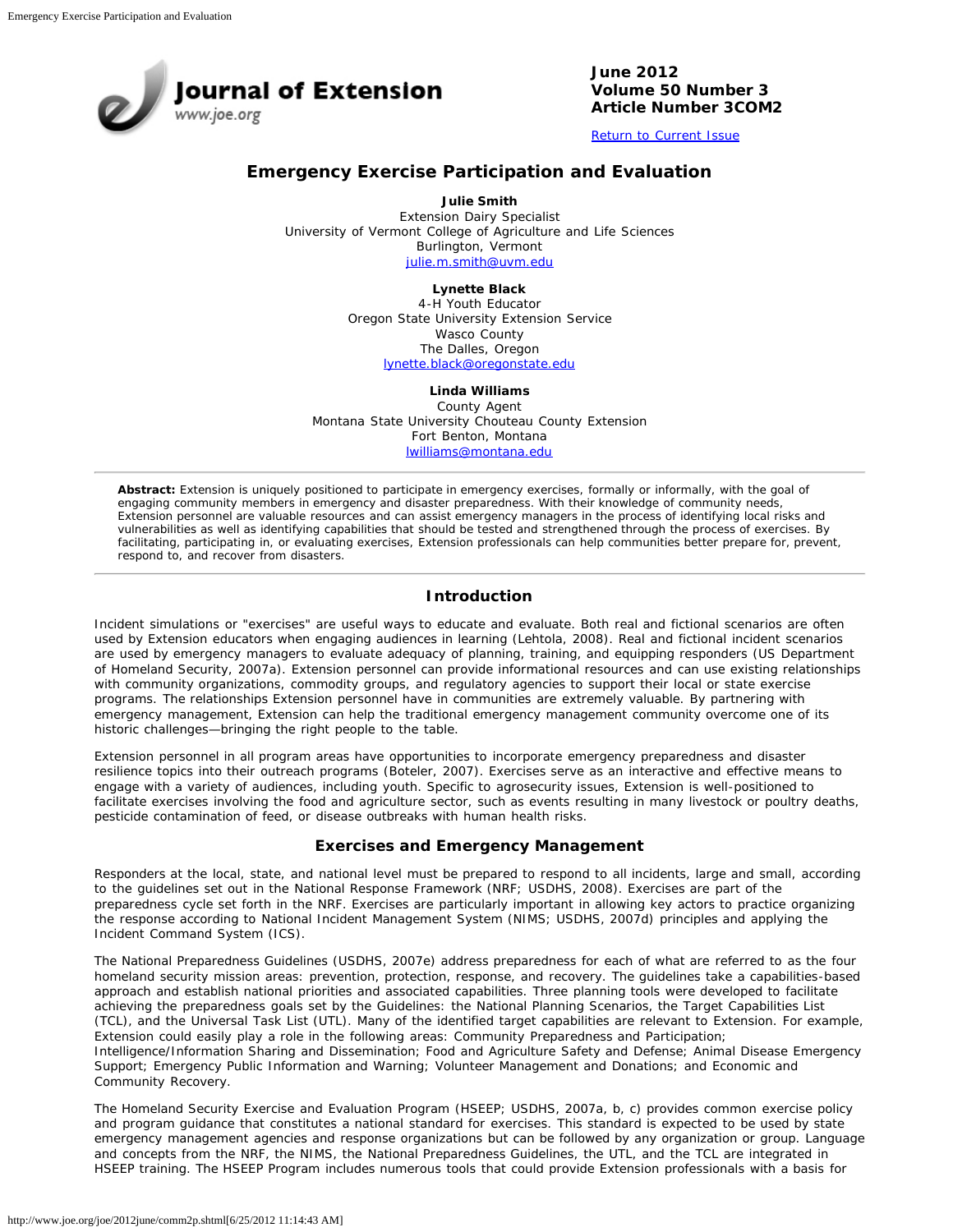working on disaster preparedness and recovery issues and exercises. HSEEP training can lay an important conceptual framework for those outside of the traditional emergency management community, such as Extension professionals, who are working in disaster-related programs with adults or youth.

Types of exercises vary in complexity and intensity from discussion-based activities (including seminars, workshops, tabletop exercises, and games) to operations-based activities (such as drills, functional and full-scale exercises). Exercises should be selected and developed in conjunction with the training and exercise needs of the participating individuals and entities. The exercise cycle is explained in detail in the HSEEP Volumes (USDHS, 2007a, b, c). Its five phases are strategy planning, design and development, conduct, evaluation, and improvement planning. These bear strong similarities to Extension program development best practices.

The National Preparedness Guidelines (USDHS, 2007e, p.10) state, "The challenge for government officials, working with the private sector, nongovernmental organizations, and individual citizens, is to determine the best way to build capabilities for bolstering preparedness and achieving the Guidelines." Extension can be part of the solution because it has established itself as a trustworthy linkage between land-grant universities and clientele in communities across the country.

#### **Extension Can Play a Role**

Extension and emergency management come together in most states under the state support function related to agriculture and natural resources, but Extension may be named in other support functions as well. Extension can be involved in all aspects of managing an incident: prevention, mitigation, preparedness, response, and recovery. Extension has historically been most involved in preparedness, prevention, and recovery efforts, thus serving to complement the emphasis of traditional emergency management agencies on response. To fulfill the expectations of emergency management at the state, county, or local levels, Extension professionals must first understand the NIMS and the ICS. Participation in exercises is critical to evaluate actual response capacity and identify additional training or equipment needs. Extension's participation in exercises, however, may go beyond simply assessing our own capacity to respond. Extension professionals can also participate in the following ways:

- Promote exercises involving agricultural, family, youth, and community development issues;
- Help design, plan and/or facilitate exercises;
- Serve as evaluators, simulators, or players in exercises; and/or
- Encourage involvement of 4-H families and other volunteers to serve as exercise victims.

Additional roles include:

- Networking with state and county or local emergency management and voluntary organizations active in disaster (VOADs);
- Facilitating and conducting training by incorporating principles of emergency preparedness and planning into current programs;
- Facilitating engagement of internal audience of Extension professionals in disaster preparedness; and
- Promoting the role of Extension and resources of the Extension Disaster Education Network.

Examples of involvement with exercises include the following:

- An Extension "Inbox exercise" has been conducted to test emergency response protocols;
- 4-H youth involved in Teen Community Emergency Response Teams (CERT) have been involved in exercises of their response roles or as victim simulators; and
- An agrosecurity tabletop exercise was coordinated to get conversations going among response organizations about issues not ordinarily encountered.

### **Extension Disaster Education Network Takes First Steps**

The Extension Disaster Education Network (EDEN) recognizes exercise participation as a priority area. To build capacity within Extension to engage with emergency management in exercise conduct and evaluation, the following actions can be accomplished with existing or minimal additional funds:

- Develop a work group to facilitate information exchange through the Extension System;
- Identify Extension personnel who are active in emergency management or exercise programs in their states;
- Foster sharing of experiences to encourage additional Extension personnel to be involved in emergency management and exercises;
- Provide national professional development webinars or workshops on the ICS for Extension personnel; and